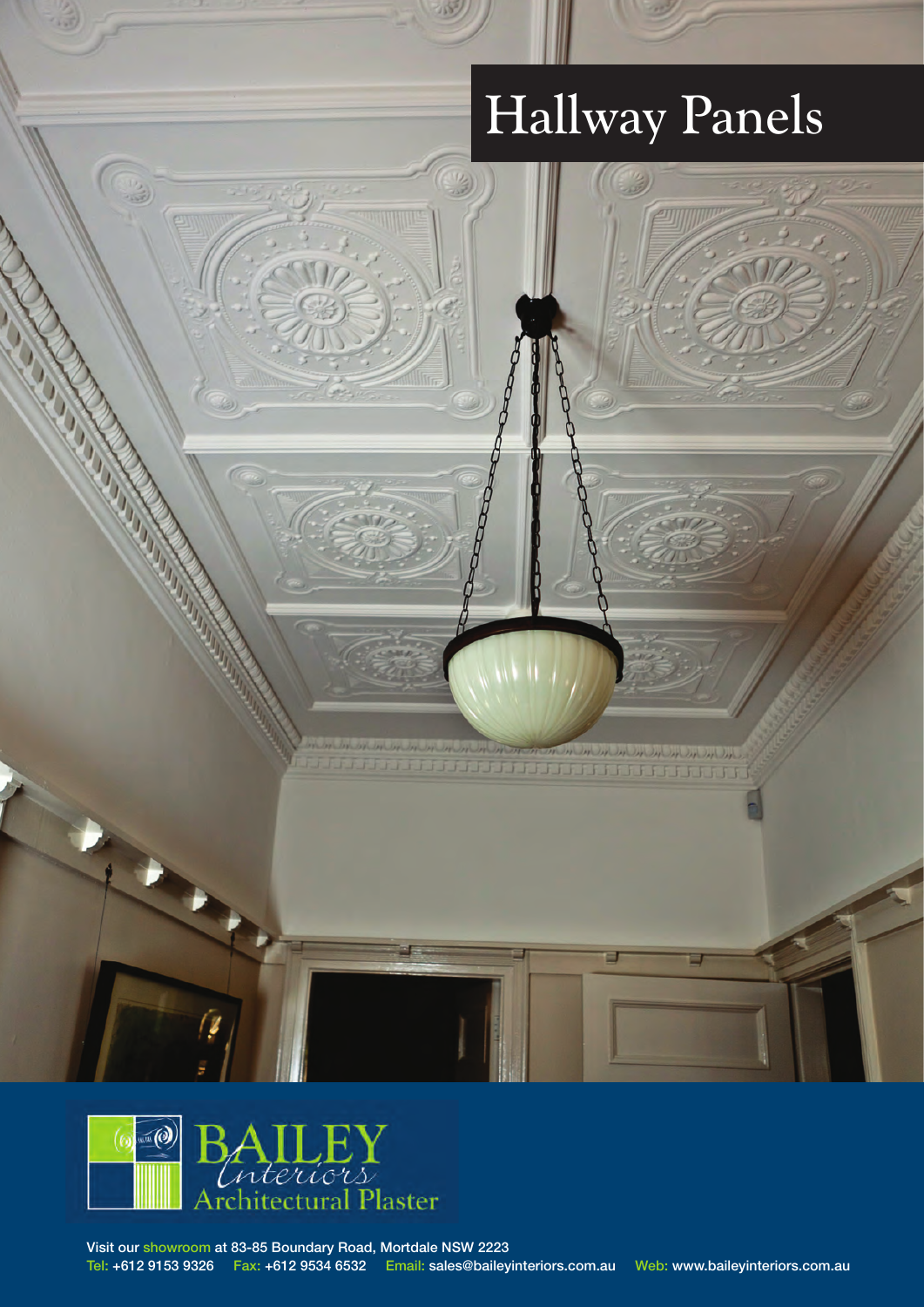## DECORATIVE



BPL 002 • 735 x 245



BPL 001 • 835 x 305



BPL 004 • 2160 x 300



BPL 003 • 590 x 245